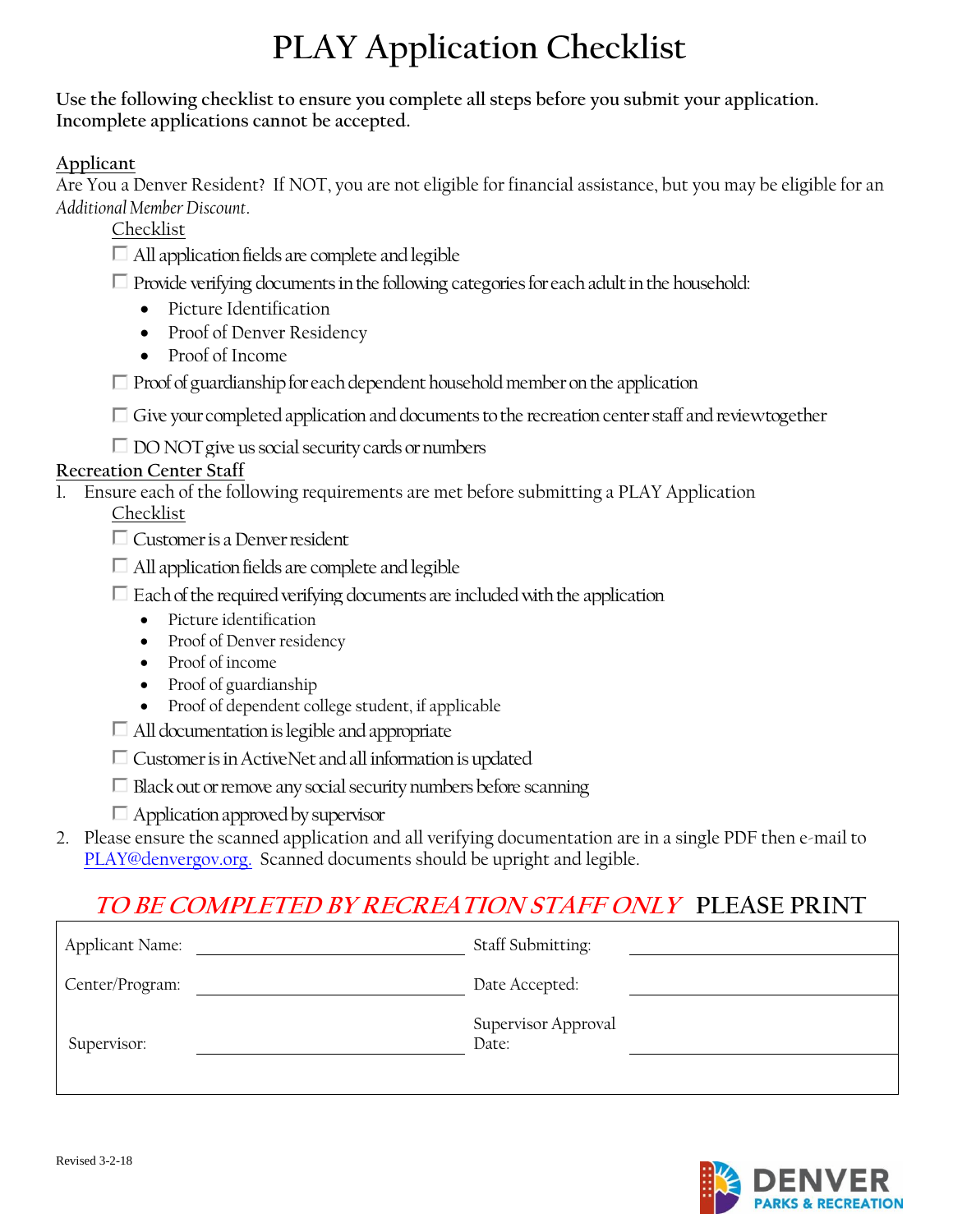### **PLAY Application Parks & Recreation Looking to Assist You**

PLAY is a needs-based financial assistance program for **Denver residents.\*** For those who qualify, it reduces the price of memberships and most activities greater than \$15.00. If you cannot afford the membership or activity fee, please use this form to apply for PLAY. Applications are reviewed and awarded based on the demonstrated and expressed need of the applicant. Once the discount is approved, it is valid for one year from the approval date.

Instructions: Complete and return the application along with all required documents to any recreation center. Applicants will be contacted within three business days after an application has been submitted.

|             |                     | <b>Recreation Center:</b> |               |
|-------------|---------------------|---------------------------|---------------|
| Adult Name: |                     |                           |               |
| First       | Last                | Initial                   | Date of Birth |
| Address:    |                     |                           |               |
| Street      | Unit                | City                      | Zip           |
|             | Secondary Contact * |                           |               |
| Email:      |                     |                           | (required)    |

| First & Last Name | Date of<br>Birth | Age | Gender | Monthly Net<br>Income |
|-------------------|------------------|-----|--------|-----------------------|
|                   |                  |     |        |                       |
|                   |                  |     |        |                       |
|                   |                  |     |        |                       |
|                   |                  |     |        |                       |
|                   |                  |     |        |                       |
|                   |                  |     |        |                       |
|                   |                  |     |        |                       |
|                   |                  |     |        |                       |
|                   |                  |     |        |                       |
|                   |                  |     |        |                       |

\*Applicants must be Denver residents to qualify

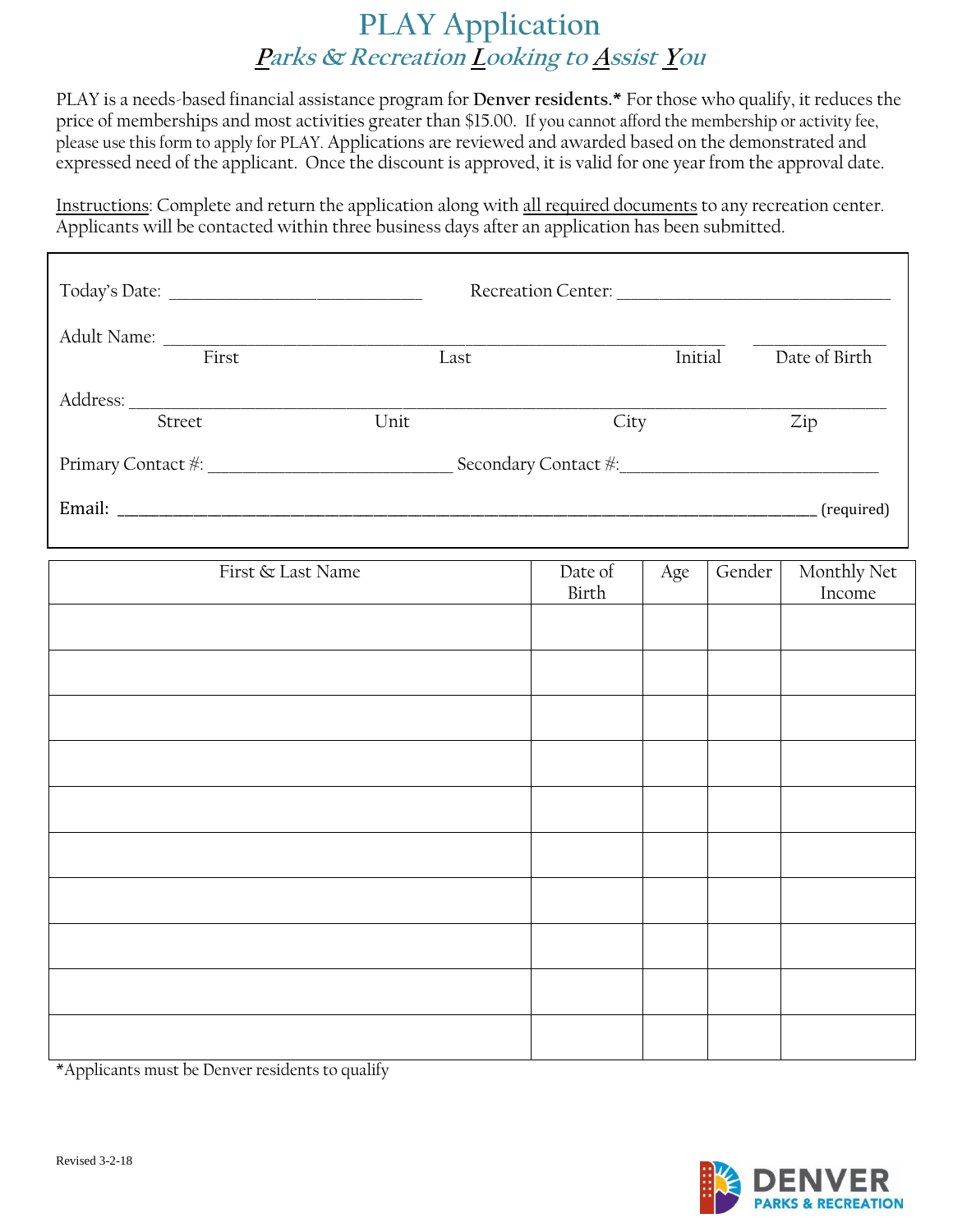## **Acceptable Forms of Documentation**

Instructions: Provide one form of documentation for each adult in the categories of *Picture Identification*, *Income* and *Residency*. This is required for each adult in the household. Provide proof of guardianship for each child in the household.

| <i>Picture Identification (Adults)</i>                         | <b>Proof of Residency (Adults)</b>                                                  |
|----------------------------------------------------------------|-------------------------------------------------------------------------------------|
| Driver's License or Identification card                        | Driver's License or Identification Card                                             |
| □ College Issued School Identification                         | $\Box$ Public Service Bill                                                          |
| □ Government Issued Identification                             | $\Box$ Lease Agreement                                                              |
| $\Box$ Military Identification                                 | Current letter from Homeless Shelter                                                |
| □ Consular Identification Card                                 | $\Box$ Vehicle Registration                                                         |
| $\Box$ Passport                                                |                                                                                     |
| Proof of Income (Adults)                                       | <b>Proof of Guardianship (Children)</b>                                             |
| □ Pay Stubs for Most Recent Month                              | $\Box$ Birth Certificate                                                            |
| Choose how often you are paid                                  | School Issued Registration                                                          |
| $\Box$ Paid Weekly                                             | School Issued Summary Report                                                        |
| $\Box$ Paid Bi-Weekly                                          | Court Custody/Guardianship Papers                                                   |
| $\Box$ Paid Monthly                                            | Notarized Document Proving Custody or                                               |
| $\Box$ N/A                                                     | Guardianship                                                                        |
| $\Box$ Tax Return (most recent year)                           | Dependent College Students - Provide one of the<br>following:                       |
| □ Unemployment Award Letter                                    |                                                                                     |
| Temporary Assistance for Needy Families (TANF)<br>Award Letter | □ College Issued School Identification Card<br>□ College Issued Registration Record |
| Social Security Award Letter/AD&D                              | □ College Issued Class Schedule                                                     |
| □ Current Letter from Homeless Shelter                         | Financial Aid Award Letter                                                          |
| Financial Aid Award Letter                                     | *Verification required for each child                                               |
|                                                                |                                                                                     |

I certify that the above information is true and complete to the best of my knowledge. I agree to inform Denver Parks & Recreation immediately of any change in my income or family size. I understand that false or incomplete information will disqualify my household for consideration for financial assistance.

| Applicant Signature<br>. . | Jate |
|----------------------------|------|

Although the Open Records Law applies to all public documents, Denver Parks & Recreation will do everything, within the limitations of the law, to keep applications and supporting documentation strictly confidential.

#### **TO BE COMPLETED BY CENTRALIZED PLAY STAFF ONLY**

| Date application was received: |               | Date application was processed: |
|--------------------------------|---------------|---------------------------------|
| APPROVED                       | <b>DENIED</b> | Percentage Awarded:             |

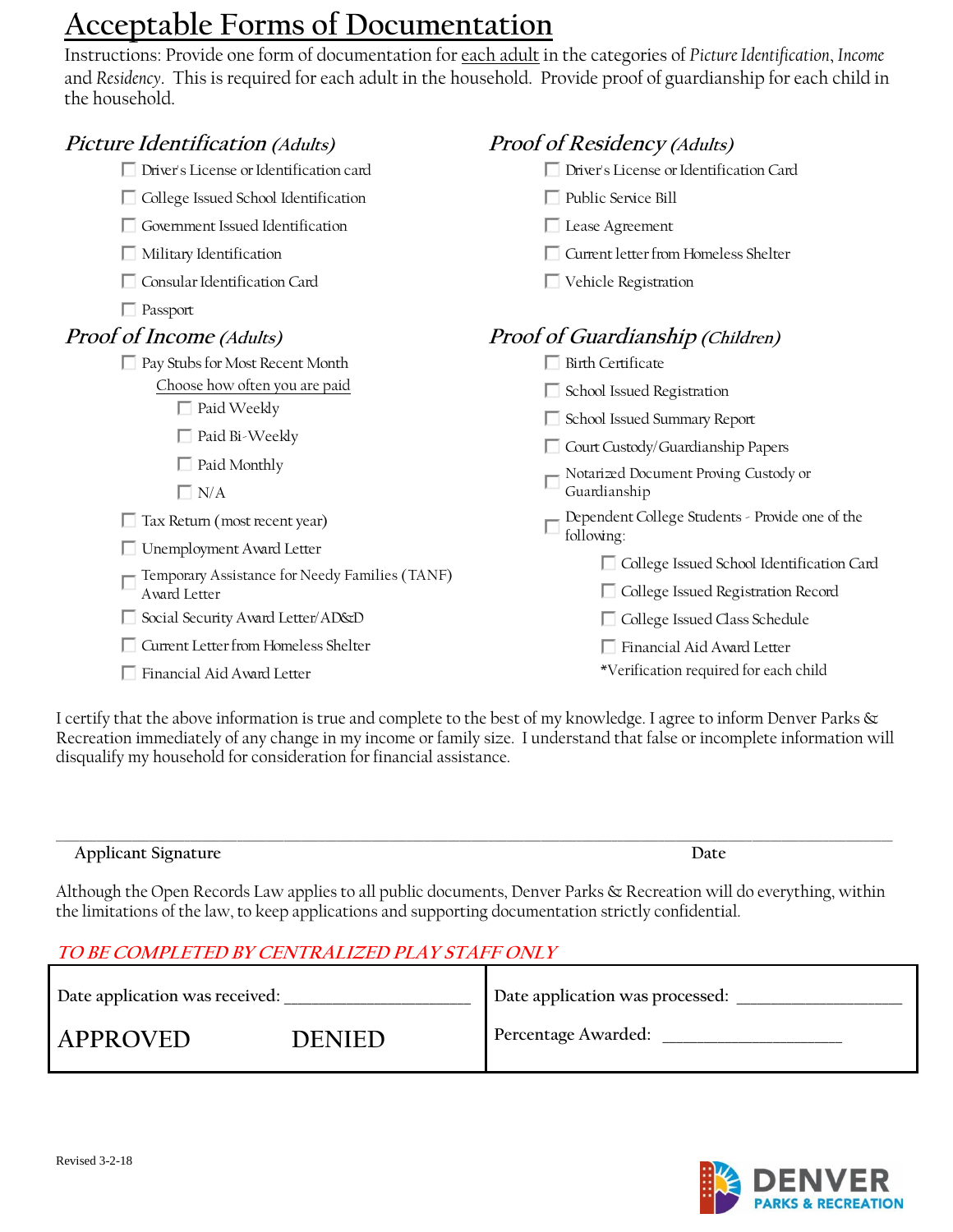### **PLAY Financial Assistance Frequently Asked Questions (FAQ)**

- 1. Who is eligible to apply for financial assistance? Denver Parks & Recreation provides financial assistance to City and County of Denver residents. Documentation is required for all financial aid requests.
- 2. How does the financial assistance program help? If you qualify, a discount will be applied to annual and month-to-month memberships,  $15 \& 30$  visit passes and most activities that require a fee. Activities that are not PLAY eligible are: single visit passes, field trips, personal training, specialty fitness classes, private swim lessons, tennis, and adult sports.
- 3. How do I apply for financial assistance? Start by picking up an application at any Denver Recreation Center or online at https://www.denvergov.org/content/denvergov/en/denver-parks-and-recreation/recreation-centers-pools/ [financial-assistance.html.](https://www.denvergov.org/content/denvergov/en/denver-parks-and-recreation/recreation-centers-pools/financial-assistance.html)

[Complete the application, provi](https://www.denvergov.org/content/denvergov/en/denver-parks-and-recreation/recreation-centers-pools/financial-assistance.html)de documentation and turn in at any recreation center. You will receive a response within three business days.

4. How long does my discount last?

Your discount will be valid for one year from the date on your award letter. Once your award expires, you must reapply. For month-to-month memberships, the non-discounted amount will take affect the month following the award expiration.

5. What if my application is denied?

You will receive an e-mail providing the reason(s) for the denial. You can then reapply three months from your denial date.

6. What if I don't turn in all of the required documents?

The application cannot be processed without all required documents. If the application is received without all required documents, you will have five business days to provide them. If they are not received within five business days the application will be voided. You may reapply once you have gathered all of the required documents.

- 7. Can I use my discount for things like sports or fee based activities? Yes, you can use your discount for most activities. See question #2 for details. However, your application must be submitted at least two weeks before the activity/sport registration date. Applications received after the two week deadline may be denied and the applicant will be charged full price for the activity/sport.
- 8. Can you reserve a spot for me while my application is being processed?

We are unable to reserve spots while your application is being processed.

9. Who in my household should I list on the application?